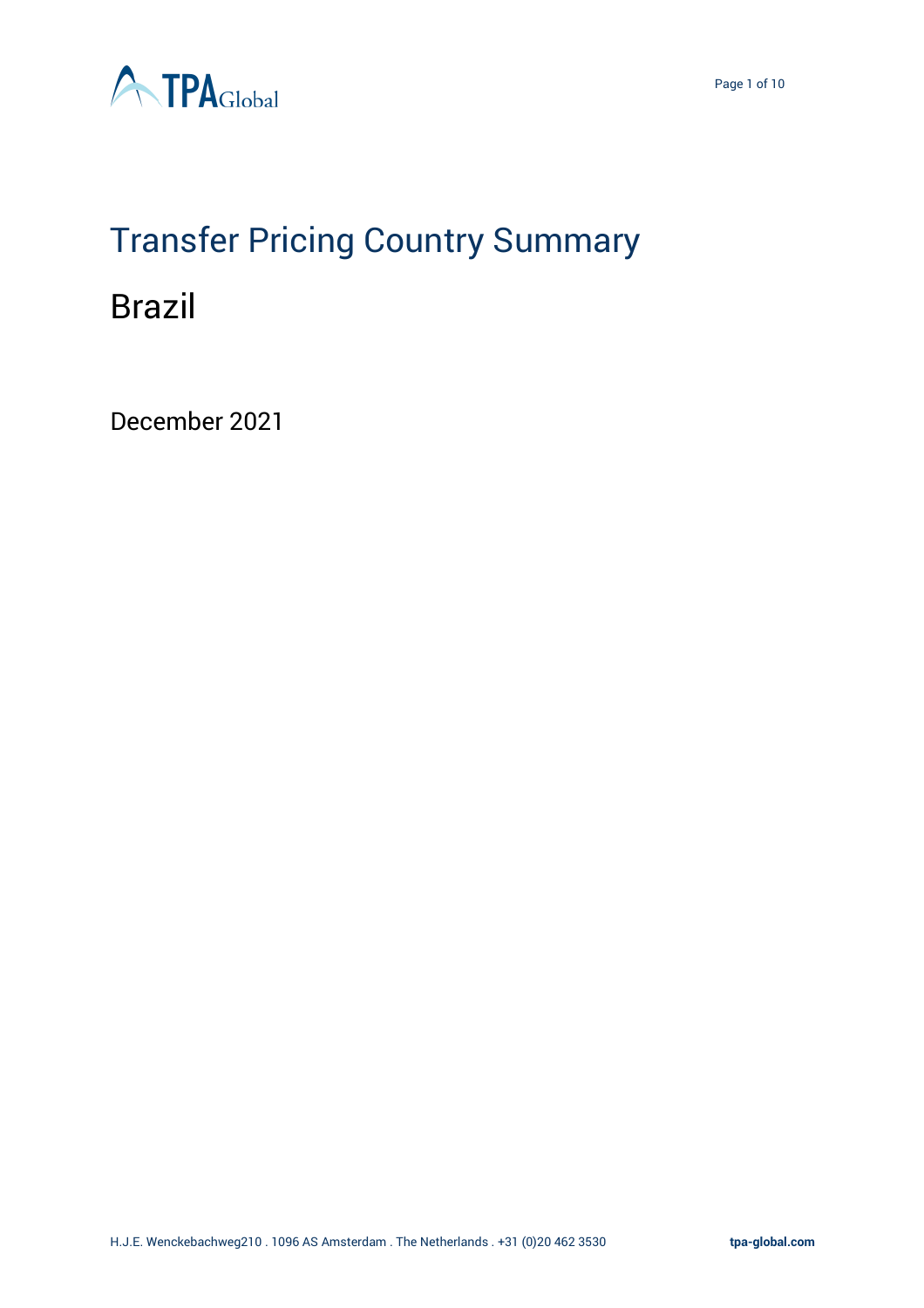### **ATPA**Global

| 1. |              |                                                                                |
|----|--------------|--------------------------------------------------------------------------------|
| 2. |              |                                                                                |
|    | a)           |                                                                                |
|    | b)           |                                                                                |
|    | c)           |                                                                                |
|    | d)           |                                                                                |
|    | e)           |                                                                                |
|    | f)           |                                                                                |
| 3. |              |                                                                                |
|    | a)           |                                                                                |
|    | b)           |                                                                                |
|    | c)           |                                                                                |
|    | d)           |                                                                                |
|    | e)           |                                                                                |
|    | f)           |                                                                                |
|    | g)           |                                                                                |
|    | h)           |                                                                                |
|    | i)           | Production Process for TP Relevant Returns, Documents, Forms and Financials  8 |
|    | j)           |                                                                                |
|    | k)           |                                                                                |
|    | $\mathsf{I}$ |                                                                                |
|    | m)           |                                                                                |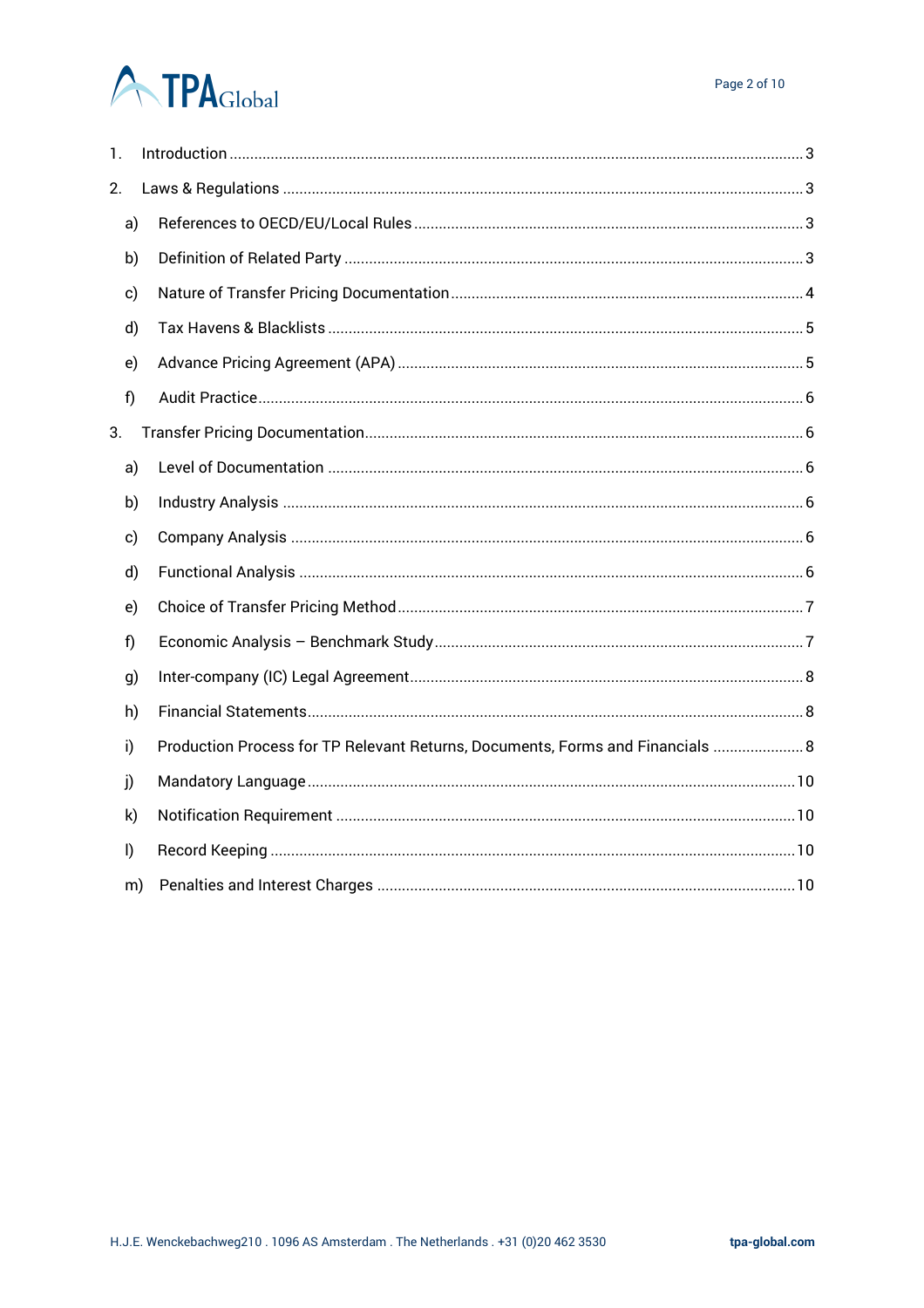

#### <span id="page-2-0"></span>1. Introduction

In many aspects, Brazilian TP legislation differentiates from OECD guidelines. The arm's length principle is not explicitly mentioned in Brazilian legislation. Although the OECD Model Convention influenced Brazilian transfer pricing legislation, Brazil still does not follow the OECD standards. Brazilian law allows for a method that uses set margins established from industry norms, but the country does not employ formulary apportionment.

#### <span id="page-2-2"></span><span id="page-2-1"></span>2. Laws & Regulations

#### a) References to OECD/EU/Local Rules

Brazil has a specific transfer pricing regime governed by Law 9,430/96, Articles 18 to 24 and 28. They differ in several aspects from the OECD guidelines on transfer pricing. The Law 12,715/12 and the Normative Instruction no. 1,312/12 issued by the Brazilian Federal Revenue provides specific rules on applying transfer pricing methods and related rules. Also, Brazil introduced a particular method for commodities (considered the sixth method) on exports and imports and a benchmarking methodology for finance transactions.

The Internal Revenue Service has recently released Normative Ruling 1870/19, which modifies the Transfer Price requirements. It was released on 29 January 2019, and it provided significant insights into the systematic use of transfer prices in Brazil. The majority of the revisions aim to clarify key components of the standard, provide more information to taxpayers about using certain procedures, and make necessary adjustments to particular pricing parameter calculation methods.

The form of establishing the parameter price in PECEX (Método do Preço sob Cotaço na Importaço (PIC) and Método do Preço sob Cotaço na Exportaço), modifying the concept of commodity for the purposes of determining the transfer price, is one of the changes.

#### b) Definition of Related Party

<span id="page-2-3"></span>Associate enterprise and related party terms are regulated in Article 2 of the Normative Instruction 1.312/12. The legislation broadly defines related parties involving concepts of direct and indirect control utilising voting power, business control criteria, and domicile and residence in a tax haven or low-tax jurisdiction. The rules also include transactions with (i) related or non-related companies based in low-tax jurisdictions and privileged tax regimes, (ii) joint ventures and similar arrangements, and (iii) exclusive distributors and interposed parties.

The following are considered to be related to the Brazilian party:

- It's head offices when domiciled abroad;
- Its branch or subsidiary domiciled abroad;
- The individual or legal entity, residing or domiciled abroad, whose corporate participation in the capital characterises it as a controlling or affiliated company;
- The legal entity domiciled abroad which is characterised as a controlling or affiliated company;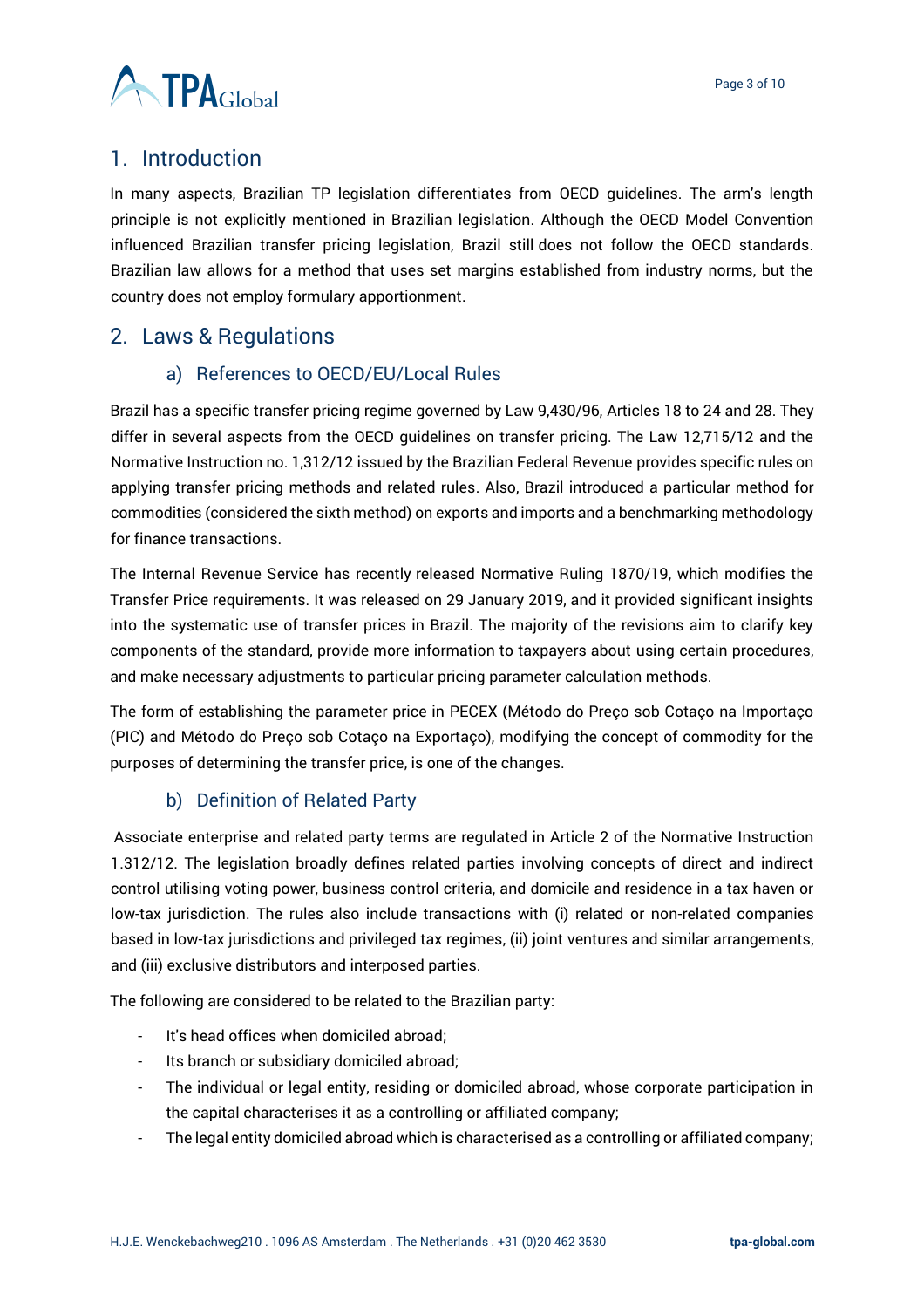

- The legal entity domiciled abroad when it and the company domiciled in Brazil are under corporate control or common administration or when at least 10% of the capital of each one belongs to the same individual or legal entity;
- The individual or legal entity, resident or domiciled abroad, that jointly with the legal entity domiciled in Brazil, shared in the capital of a third legal entity, owning combined participation that characterises them as a controlling or affiliated company;
- The individual or legal entity, resident or domiciled abroad, which is its associate under the legal form of a consortium or a condominium, as defined in Brazilian law, in any enterprise;
- The individual resident abroad who is a relative, a spouse or companion of any of his directors or of his partner or controlling share-holder, by direct or indirect participation;
- The individual or legal entity, resident or domiciled abroad, who enjoys exclusive rights, as its agent, distributor or concessionaire, for buying or selling goods, services or rights; and
- The individual or legal entity, resident or domiciled abroad, for which the legal entity domiciled in Brazil, enjoys exclusive rights, as its agent, distributor or concessionaire, for buying or selling goods, services or rights.

#### c) Nature of Transfer Pricing Documentation

<span id="page-3-0"></span>Taxpayers must submit the Tax-Accounting Bookkeeping (ECF), which replaced the Corporate Income Tax Return of Legal Entities ("DIPJ") in 2015. It contains transfer pricing information on the operations of the Brazilian legal entity. The ECF must be filed by the end of July of the subsequent year and is an obligation imposed on legal entities established in Brazil. The ECF is part of the Brazilian SPED (Public System of Digital Bookkeeping), a platform for a massive integration, standardisation and sharing of tax and accounting data of federal, state and municipal public treasuries and regulatory agencies.

There is no threshold for the ECF. The taxpayer shall mention in the ECF all the operations that influence the composition of the calculation basis and the amount due from Corporate Income Tax (IRPJ) and Social Contribution on Net Income (CSLL). Thus, taxpayers must disclose in their corporate income tax return information regarding their inter-company transactions and, in the case transfer pricing rules are applicable, their accurate information.

By the end of 2016, Brazil implemented the Country-by-Country Report ("CbCR") in connection with BEPS Action 13. Although it does not seem that the CbCR will be used primarily by Brazilian tax authorities for transfer pricing scrutiny purposes, it may serve as an additional tool in tax audits. The CbCR in Brazil is required for entities that, as the ultimate parent company of a multinational group, are residents of Brazil for tax purposes and that have total consolidated group revenue of the fiscal year before the year of the CbCR of an amount greater than R\$ 2.26 billion if the controller is domiciled in Brazil or €750 million (or the equivalent in local currency) if the controller is domiciled abroad. The CbCR is to be filed along with the taxpayer's ECF for the related year and its submission to the tax authorities in the file named "Block W".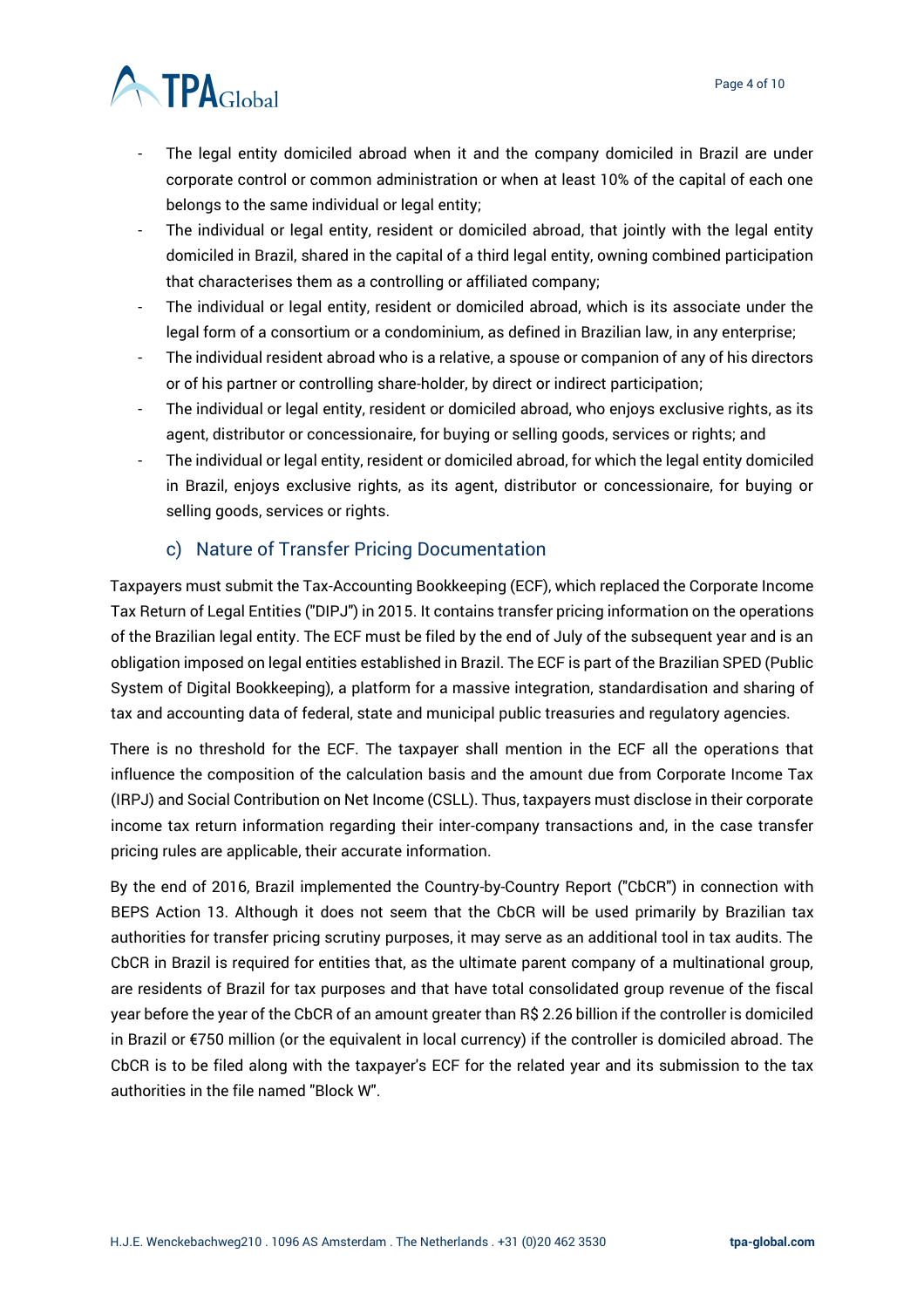

The CbCR in Brazil became effective from 31 December 2016 and applies for fiscal years beginning or after 1 January 2016. There are penalties for non-filing / filing late. The OECD's XML Schema standardised electronic format has been adopted for this.

A Brazilian entity that is not the parent of a multinational group will be obliged to deliver the CbCR of the group if:

- The parent company of the group is not obliged to deliver the CbCR in its jurisdiction;
- The jurisdiction of the parent company has a DTT with Brazil but did not agree with Brazil about the final deadline for delivery of the CbCR; or
- There is a systematic failure of the parent company's jurisdiction that the Federal Revenue notified of Brazil to the Brazilian resident entity.

#### d) Tax Havens & Blacklists

<span id="page-4-0"></span>Brazilian law distinguish tax heaven from countries with privileged tax regimes. Tax heaven means jurisdictions whose rate is lower than 20% or whose laws do not allow access to information relating to the shareholding of legal entities within a jurisdiction that provide the aforementioned advantages.

The current "black-listed jurisdictions" are expressly mentioned in SRF Normative Instruction nº 188, of August 9, 2002, and include the following countries: (i) Andorra; (ii) Anguilla; (iii) Antigua and Barbuda; (iv) Netherlands Antilles; (v) Aruba; (vi) The Bahamas; (vii) Bahrein; (viii) Barbados. (ix) Belize; (x) Bermuda; (xi) Campione d`Italia; (xii) Channel Islands (Alderney, Guernsey, Jersey and Sark); (xiii) Cayman Islands; (xiv) Cyprus; (xv) Singapore; (xvi) Cook Islands; (xvii) Costa Rica; (xviii) Djibouti. (xix) Dominica; (xx) United Arab Emirates; (xxi) Gibraltar; (xxii) Granada; (xxiii) Hong Kong; (xxiv) Labuan; (xxv) Lebanon; (xxvi) Liberia; (xxvii) Liechtenstein; (xxviii) Luxembourg (concerning holding companies governed by local Law dated July 31. 1929); (xxix) Macau; (xxx) Madeira Island; (xxxi) Maldives; (xxxii) Malta; (xxxiii) Isle of Man; (xxxiv) Marshall Islands; (xxxv) Mauritius; (xxxvi) Monaco; (xxxvii) Monteserrat; (xxxviii) Nauru; (xxxix) Niue Island. (xl) Oman; (xli) Panama; (xlii) St. Kitts and Nevis; (xliii) American Samoa; (xliv) Eastern Samoa; (xlv) San Marino; (xlvi) Saint Vincent and the Grenadines. (xlvii) St. Lucia; (xlviii) Seychelles; (xlix) Tonga; (l) Turks and Caicos Islands. (li) Vanuatu; (lii) U.S. Virgin Islands; (liii) British Virgin Islands.

#### e) Advance Pricing Agreement (APA)

<span id="page-4-1"></span>There is no legal regime for obtaining APAs but, by utilising a consultation process governed by Law 9,430/96, it may be possible to request a change in the fixed profit margin. This procedure has not been adopted in practice since (i) it is very difficult for a company to prove the profit margin of a given sector and (ii) it is subject to Federal Revenue's discretionary powers (up to date, no change of margin has been granted by Tax Authorities).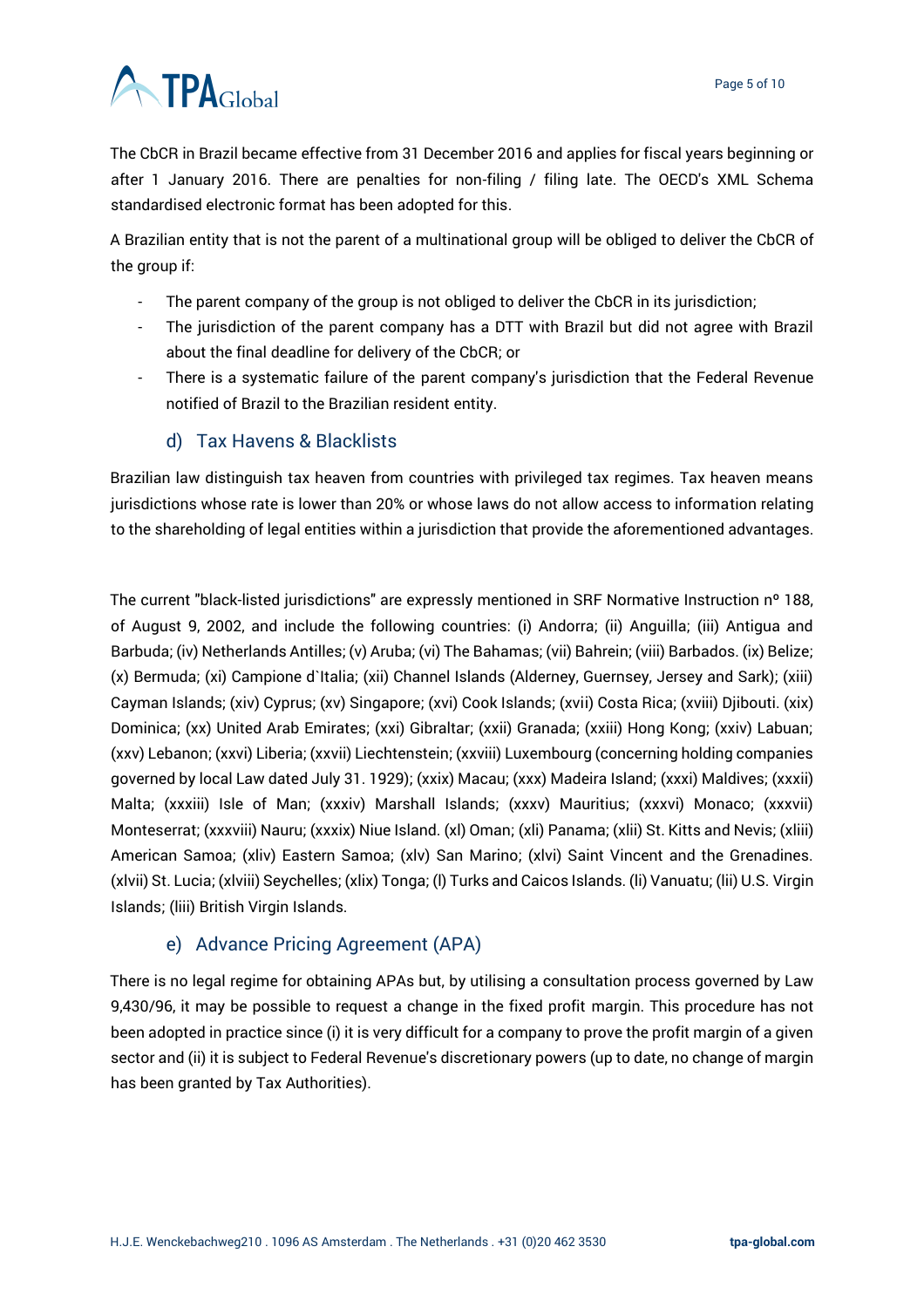

#### f) Audit Practice

<span id="page-5-0"></span>Transfer pricing may be reviewed as part of a comprehensive tax audit or through a specific transfer pricing audit. In recent years, tax authorities have considerably increased the number of audits, mainly in strategic sectors (e.g. pharmaceuticals, electronic, auto-parts, etc.).

#### <span id="page-5-2"></span><span id="page-5-1"></span>3. Transfer Pricing Documentation

#### a) Level of Documentation

Documentation necessary to support corporate income tax return are incoming invoices, accounting information, agreements, commercial invoices, export registers, import registers. There is no exemption for documentation obligation; any related party transaction must be documented. There is no limited transfer pricing documentation or threshold for documentation.

There are no specific documentation requirements in addition to the disclosure of transactions in the ECF explained before but, when (and if) requested, a taxpayer must provide the tax authorities with information on the method applied, the documentation used to support the price and the respective calculation records. If a taxpayer does not provide the tax authorities with this information or provide insufficient or inappropriate information, it may be subject to the determination of prices by the tax authorities based on documents available, applying one of the methods prescribed by Law 9,430/96.

About the Country-by-Country (CbC) Reporting, Normative Instruction No. 1681/16 introduced rules to incorporate the minimum standards recommended by the Base Erosion and Profit Shifting (BEPS) project Action 13. The rules are applicable as of 1 January 2016.

#### b) Industry Analysis

<span id="page-5-3"></span>By identifying value drivers for the relevant industry, a first indication of the level of profitability common in the industry is being given.

#### c) Company Analysis

<span id="page-5-4"></span>A description of the management structure of the local entity, a local organisation chart, and a description of the individuals to whom local management reports and the country(ies) in which such individuals maintain their principal offices.

A detailed description of the business and business strategy pursued by the local entity, including an indication of whether the local entity has been involved in or affected by business restructurings or intangibles transfers in the present or immediately past year and an explanation of those aspects of such transactions affecting the local entity.

#### d) Functional Analysis

<span id="page-5-5"></span>In conducting a functional analysis, an assessment is made of the significant activities and responsibilities that are performed by the related parties relevant to the Intercompany Transactions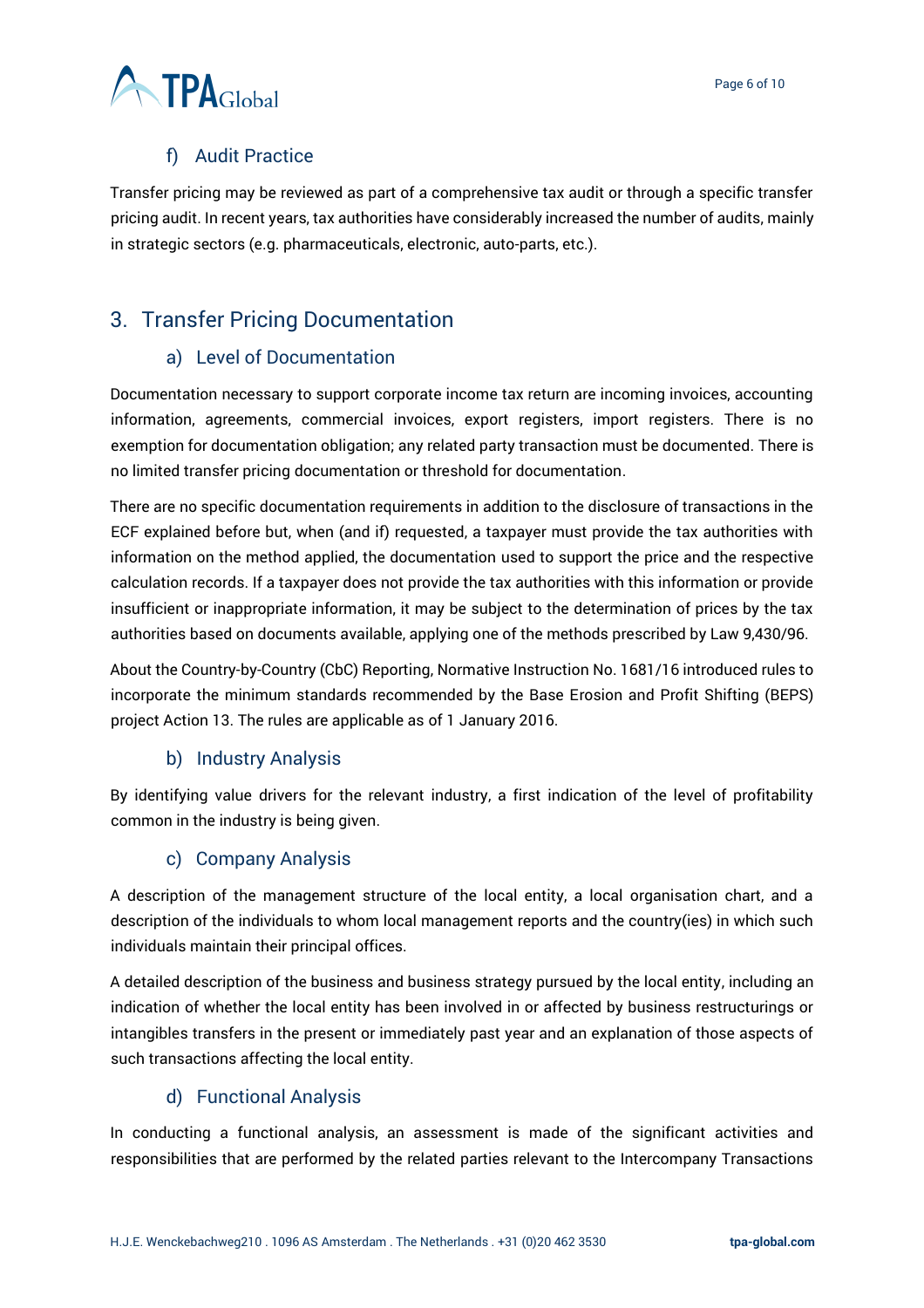## **ATPA**Global

under review, the tangible and intangible assets that are employed and the risks that are borne in undertaking the business activities. Such an assessment is consistent with the recommendations that have been made in the OECD Guidelines in paragraph 1.51.

#### e) Choice of Transfer Pricing Method

<span id="page-6-0"></span>The methods included in Brazil's transfer pricing legislation are similar to the OECD Guidelines traditional methods with an important peculiarity: the application of statutory, fixed gross profit margins. The taxpayer may choose any of the methods described below, as long as applicable to the case in question. Also, the taxpayer may apply the transfer pricing method that results in the lowest taxable income. In short, the taxpayers can make use of;

- In case of the Import Transactions: (i) the Comparable Uncontrolled Prices Method (PIC), (ii) the Production Cost Plus Profit Method (CPL), (iii) the Resale Price less Profit Method (PRL)
- In case of the Export Transactions: (i) Export Sales Price Method (PVEX) (ii) Wholesale Price in the Country of Destination Less Profit Method (PVA) (iii) Retail Price in the Country of Destination Less Profit Method (PVV), (iv) Acquisition or Production Cost Plus Taxes and Profit Method (CAP)
- In case of the transactions involving commodities quoted on stock or futures exchanges or internationally recognised magazines: (i) PCI and (ii) PECEX.

Moreover, in cross-border loans and debt instruments, the base interest rate for transfer pricing purposes are:

- For loans/debt instruments denominated in US Dollars with pre-fixed rates: the rate for Brazilian sovereign bonds issued in the international market in US Dollars;
- For loans/debt instruments denominated in Reais with pre-fixed rates: the rate for Brazilian sovereign bonds issued in the international market in Reais; and
- For other loans/debt instruments: the six-month LIBOR rate.

Brazilian borrowers are allowed to deduct a spread of up to 3.5% in addition to the base rate; Brazilian lenders must add a spread of at least 2.5% to the base rate in calculating taxable income.

#### f) Economic Analysis – Benchmark Study

<span id="page-6-1"></span>The methods PIC and PVEx use a third party comparable for products, services, or rights identical or similar, calculated in the Brazilian market or other countries, in purchase and sale operations, under similar payment terms.

According to certain criteria outlined in the rules, the Commodities methods (PCI and PECEX) use commodities' market value quoted on stock or future exchanges or internationally recognised magazines.

For financial transactions, the used methods are the Brazilian sovereign bonds issued in US Dollars, Reais and six-month Libor as benchmarking, according to specific terms and conditions outlined in the rules, as mentioned above.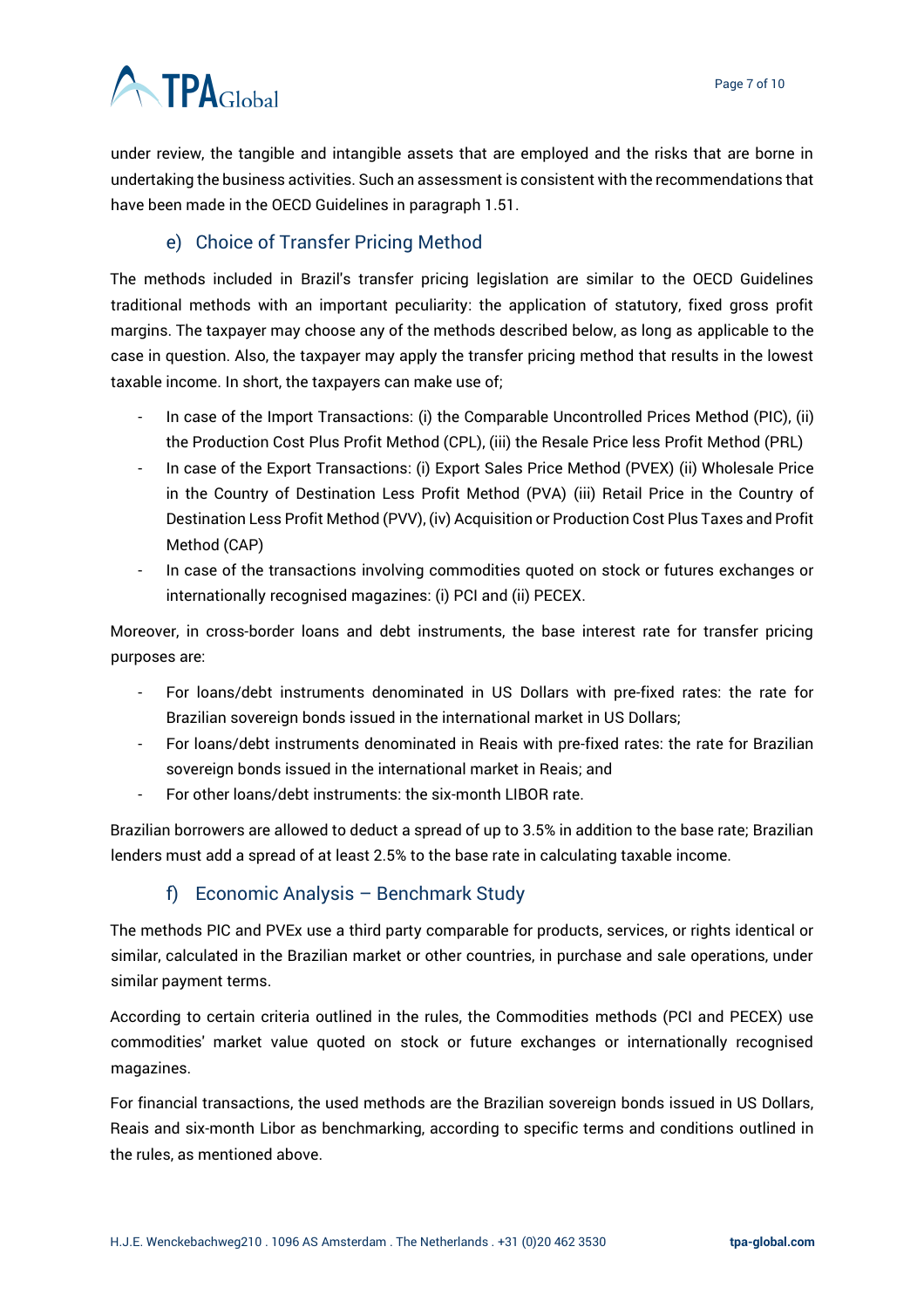

#### g) Inter-company (IC) Legal Agreement

<span id="page-7-0"></span>Although an Inter-company legal agreement formalises the business and financial relationship between group entities, the legal agreements have a lower ranking since the OECD 2017 Guidelines made the "conduct of parties" the prevailing concept.

#### h) Financial Statements

<span id="page-7-2"></span><span id="page-7-1"></span>Not applicable.

#### i) Production Process for TP Relevant Returns, Documents, Forms and Financials

In the chart below, the existence of the filing requirements with the details of which format is used, the latest filing date, notification requirement and its deadline, thresholds to be applied in case it exists, and the required languages are demonstrated. These information can be seen respectively for CIT, master file, local file, CbCR, local forms, annual accounts and segmented P&L documentations.

|                              | Prepare or<br>File? | Format                           | <b>Deadline</b>                                          | Notification<br>Deadline*                             | Threshol<br>$d^*$<br>(Yes/No)                                                                       | Local Language<br>(Yes/No)*(If<br>"No", it can be<br>filed in English) |
|------------------------------|---------------------|----------------------------------|----------------------------------------------------------|-------------------------------------------------------|-----------------------------------------------------------------------------------------------------|------------------------------------------------------------------------|
| Corporat<br>e Income<br>Tax  | File                | Electronic<br>(EFD-<br>ICMS-IPI) | Last working<br>day of July<br>for previous<br><b>FY</b> | N/A                                                   | <b>BRL</b><br>240,000                                                                               | Yes<br>(Portuguese)                                                    |
| <b>Master</b><br><b>File</b> | N/A                 | N/A                              | N/A                                                      | N/A                                                   | N/A                                                                                                 | N/A                                                                    |
| <b>Local File</b>            | N/A                 | N/A                              | N/A                                                      | N/A                                                   | N/A                                                                                                 | N/A                                                                    |
| <b>CbCR</b>                  | File                | Electronic<br>(EFD-<br>ICMS-IPI) | Last working<br>day of July<br>for the<br>previous FY    | Last working<br>day of July<br>for the<br>previous FY | <b>BRL</b><br>2,260,0<br>00,000<br>if the<br>ultimate<br>parent<br>compan<br>y is<br>resident<br>in | No                                                                     |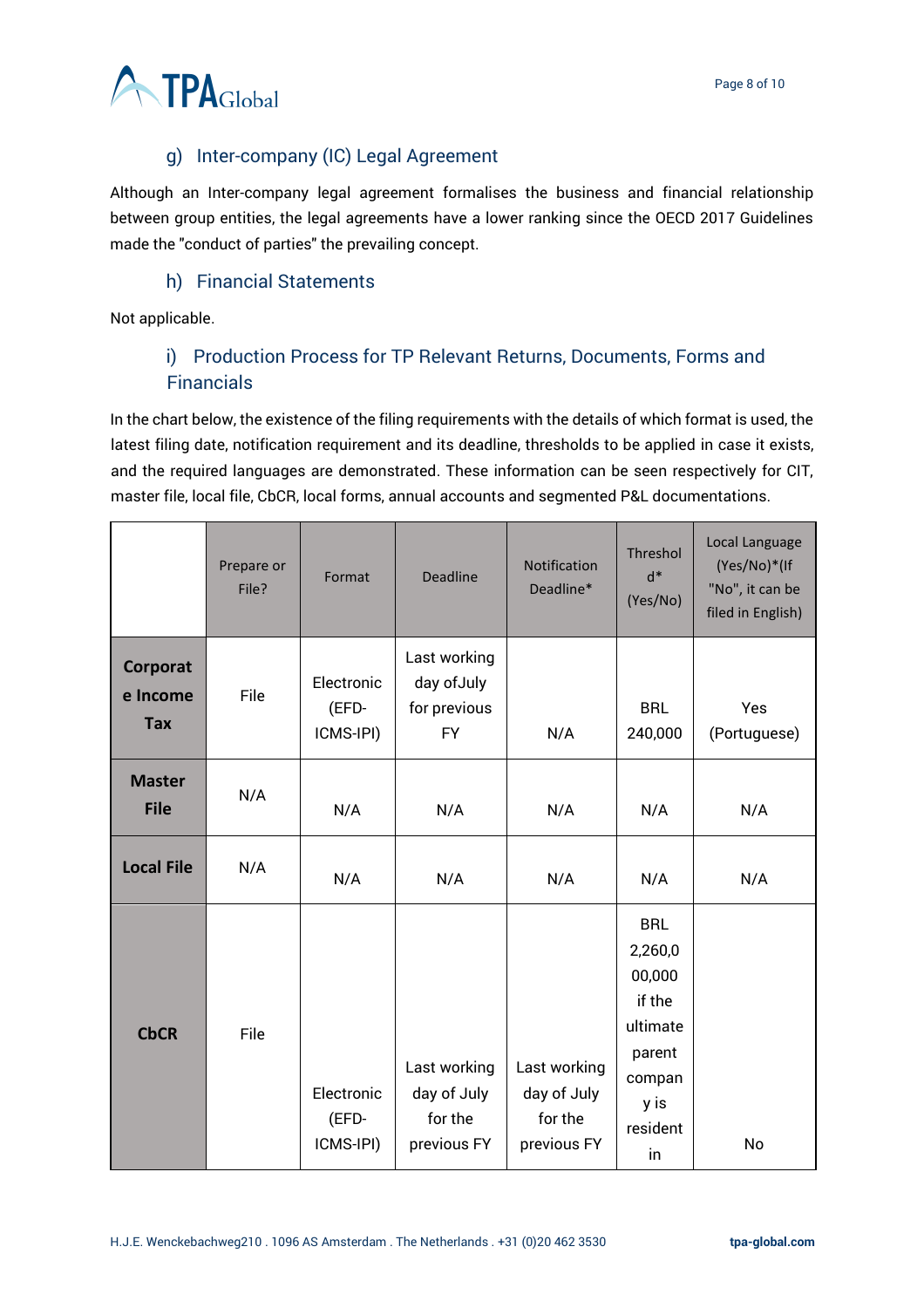

|                                  |     |     |     |     | Brazil;<br>Otherwi<br>se, EUR<br>750,000<br>,000 or<br>more |     |
|----------------------------------|-----|-----|-----|-----|-------------------------------------------------------------|-----|
| Local<br>form X                  |     |     |     |     |                                                             |     |
| Local<br>form Y                  |     |     |     |     |                                                             |     |
| <b>Annual</b><br><b>Accounts</b> | N/A | N/A | N/A | N/A | N/A                                                         | N/A |
| <b>Segment</b><br>ed P&L         | N/A | N/A | N/A | N/A | N/A                                                         | N/A |

\* Brazil has signed the MCAA agreement on 21 October 2016 for the filing of CBCR, and it gained effect on 1 January 2017.

\* There is no specific transfer pricing rules and regulations for SME's.

Documentation (ECF) must be available to tax authorities by the end of July of each year (when the income tax assessment from the previous year must be concluded and paid).

The information regarding transfer pricing submitted to the tax authorities with the corporate income tax return shall be submitted up to the last business day of July every year. Please note that transfer pricing documentation must be filed in the ECF as mentioned before, and detailed information on calculations and supporting documentation should be available to tax authorities, upon request, in case of tax inspection.

During a tax audit, the IRS sets a deadline for providing documentation. It usually ranges from 5 to 30 days, depending on the circumstances, and the taxpayer has the right to request an extension if required and fair. Also, the limitation of 5 years for Audits applied after the end of the financial year (exception is made, e.g. for fraudulent transactions).

According to the Brazilian transfer pricing legislation, if the average sales price of goods, services or rights to related parties abroad is not lower than 90% of the average sales price of these same goods, services or rights to Brazilian non-related entities, the taxpayer is dismissed from the duty to comply with the Brazilian transfer pricing rules on export transactions. The legislation includes other two types of safe-harbours for export transactions involving related parties, the first one for companies